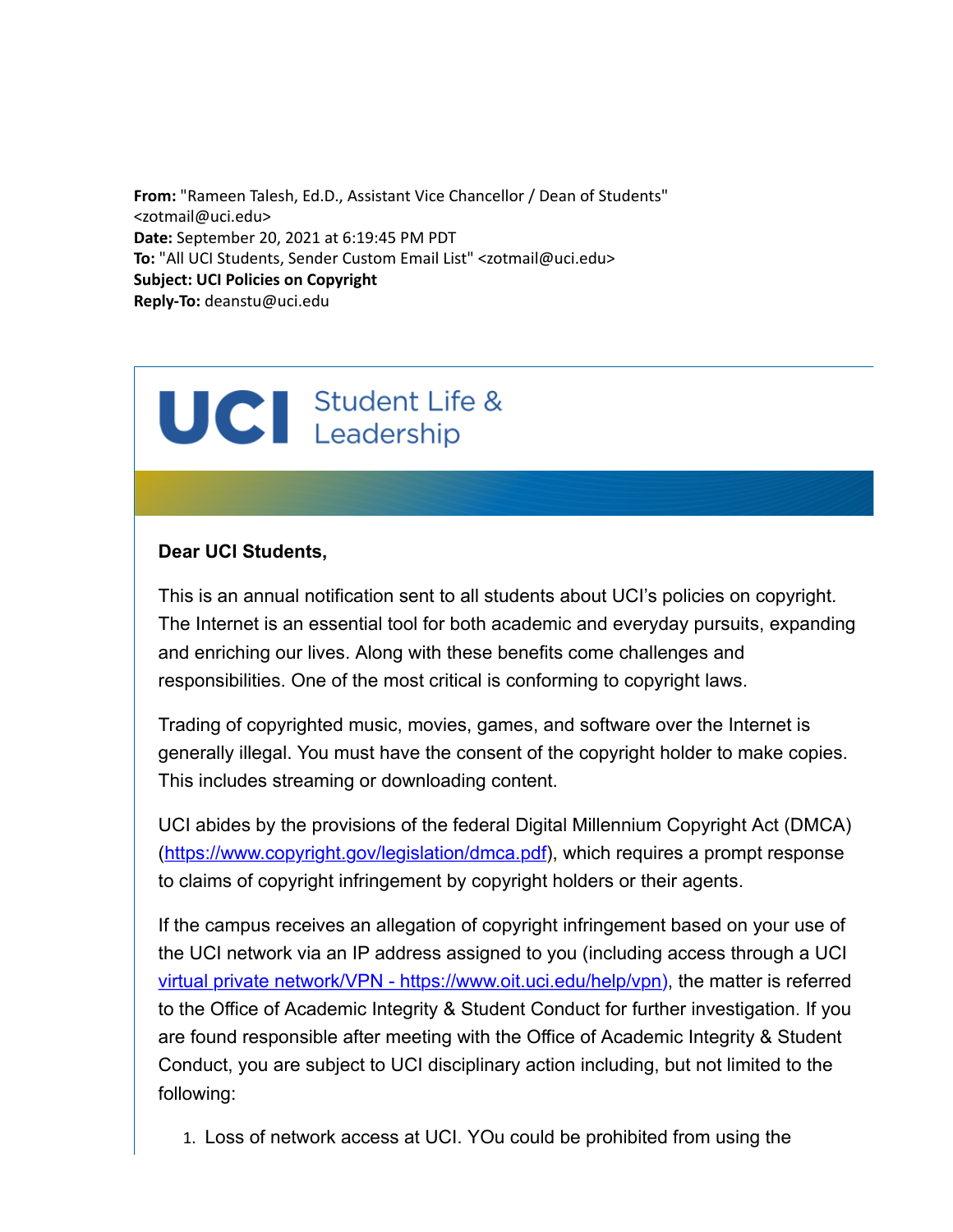internet at UCI for the remainder of the quarter or the academic year.

- 2. Restitution or community service.
- 3. Suspension or dismissal from the University.

The consequences of copyright infringement extend outside of the campus. Copyright holders may seek civil liability and even criminal prosecution. Universities, including several UC campuses, have been served with subpoenas demanding the identification of individuals who are alleged to have violated copyright laws.

Another reason to be very careful with file sharing programs is that the installation procedures for most can leave your computer in a state where other people on the Internet have access to much of the data on your hard drive, not just the music and videos. Thus, the integrity of your computer and personal information can be compromised through illegal file sharing, including making you vulnerable to "identity theft." Your computer should be configured to share only those materials you have the right to share and want to share, such as documents, photos, and music that you create.

To facilitate student access to legal sources of music online, UCI has created a web page listing some of the legal sources of music and video online ([https://aisc.uci.edu/students/dmca.php\)](https://aisc.uci.edu/students/dmca.php).

Please review UCI's computer and network policy, as well as the other references included below.

Sincerely,

**Dr. Kim Burdett Director** Office of Academic Integrity & Student Conduct

**Dr. Rameen Talesh** Assistant Vice Chancellor, Student Life & Leadership Dean of Students

**Kian Colestock** Chief Information Officer Associate Vice Chancellor Office of Information Technology

[1] Computer and Network Use Policy